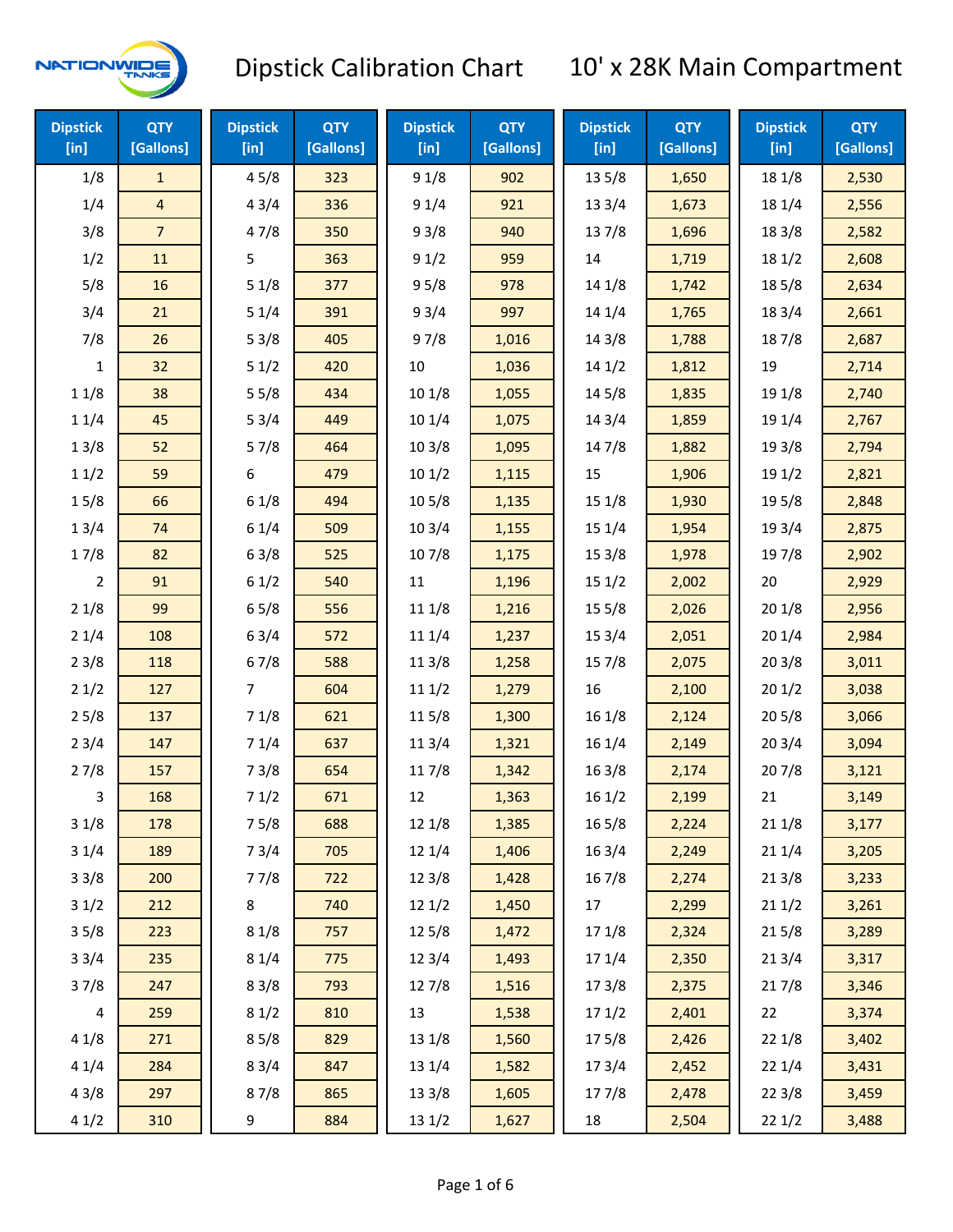

| <b>Dipstick</b><br>$[$ in] | <b>QTY</b><br>[Gallons] | <b>Dipstick</b><br>$[$ in] | <b>QTY</b><br>[Gallons] | <b>Dipstick</b><br>$[$ in] | <b>QTY</b><br>[Gallons] | <b>Dipstick</b><br>$[$ in] | <b>QTY</b><br>[Gallons] | <b>Dipstick</b><br>$[$ in] | <b>QTY</b><br>[Gallons] |
|----------------------------|-------------------------|----------------------------|-------------------------|----------------------------|-------------------------|----------------------------|-------------------------|----------------------------|-------------------------|
| 225/8                      | 3,517                   | 271/8                      | 4,593                   | 315/8                      | 5,745                   | 36 1/8                     | 6,958                   | 40 5/8                     | 8,222                   |
| 223/4                      | 3,546                   | 271/4                      | 4,624                   | 31 3/4                     | 5,778                   | 36 1/4                     | 6,993                   | 40 3/4                     | 8,258                   |
| 227/8                      | 3,574                   | 273/8                      | 4,656                   | 317/8                      | 5,811                   | 363/8                      | 7,027                   | 407/8                      | 8,294                   |
| 23                         | 3,603                   | 271/2                      | 4,687                   | 32                         | 5,844                   | 361/2                      | 7,062                   | 41                         | 8,330                   |
| 231/8                      | 3,632                   | 275/8                      | 4,718                   | 321/8                      | 5,877                   | $36\,5/8$                  | 7,096                   | 41 1/8                     | 8,366                   |
| 231/4                      | 3,661                   | 273/4                      | 4,749                   | 32 1/4                     | 5,910                   | 363/4                      | 7,131                   | 41 1/4                     | 8,401                   |
| 233/8                      | 3,690                   | 277/8                      | 4,781                   | 323/8                      | 5,943                   | 367/8                      | 7,166                   | 41 3/8                     | 8,437                   |
| 231/2                      | 3,720                   | 28                         | 4,812                   | 321/2                      | 5,976                   | 37                         | 7,200                   | 411/2                      | 8,473                   |
| 235/8                      | 3,749                   | 28 1/8                     | 4,843                   | 325/8                      | 6,010                   | 371/8                      | 7,235                   | 41 5/8                     | 8,509                   |
| 233/4                      | 3,778                   | 28 1/4                     | 4,875                   | 32 3/4                     | 6,043                   | 37 1/4                     | 7,270                   | 41 3/4                     | 8,545                   |
| 237/8                      | 3,808                   | 28 3/8                     | 4,906                   | 327/8                      | 6,076                   | 37 3/8                     | 7,305                   | 417/8                      | 8,581                   |
| 24                         | 3,837                   | 28 1/2                     | 4,938                   | 33                         | 6,110                   | 371/2                      | 7,340                   | 42                         | 8,617                   |
| 24 1/8                     | 3,867                   | 28 5/8                     | 4,970                   | 33 1/8                     | 6,143                   | 375/8                      | 7,375                   | 42 1/8                     | 8,653                   |
| 241/4                      | 3,896                   | 283/4                      | 5,001                   | 33 1/4                     | 6,177                   | 373/4                      | 7,410                   | 42 1/4                     | 8,689                   |
| 243/8                      | 3,926                   | 287/8                      | 5,033                   | 33 3/8                     | 6,210                   | 377/8                      | 7,444                   | 42 3/8                     | 8,725                   |
| 241/2                      | 3,955                   | 29                         | 5,065                   | 331/2                      | 6,244                   | 38                         | 7,479                   | 421/2                      | 8,762                   |
| 245/8                      | 3,985                   | 29 1/8                     | 5,097                   | 33 5/8                     | 6,277                   | 38 1/8                     | 7,515                   | 42 5/8                     | 8,798                   |
| 243/4                      | 4,015                   | 29 1/4                     | 5,129                   | 33 3/4                     | 6,311                   | 38 1/4                     | 7,550                   | 42 3/4                     | 8,834                   |
| 24 7/8                     | 4,045                   | 29 3/8                     | 5,161                   | 337/8                      | 6,345                   | 38 3/8                     | 7,585                   | 42 7/8                     | 8,870                   |
| 25                         | 4,075                   | 29 1/2                     | 5,193                   | 34                         | 6,378                   | 38 1/2                     | 7,620                   | 43                         | 8,906                   |
| 251/8                      | 4,105                   | 29 5/8                     | 5,225                   | 34 1/8                     | 6,412                   | 38 5/8                     | 7,655                   | 43 1/8                     | 8,943                   |
| 251/4                      | 4,135                   | 29 3/4                     | 5,257                   | 34 1/4                     | 6,446                   | 38 3/4                     | 7,690                   | 43 1/4                     | 8,979                   |
| 253/8                      | 4,165                   | 297/8                      | 5,289                   | 34 3/8                     | 6,480                   | 387/8                      | 7,725                   | 43 3/8                     | 9,015                   |
| 251/2                      | 4,195                   | 30                         | 5,321                   | 34 1/2                     | 6,514                   | 39                         | 7,761                   | 43 1/2                     | 9,052                   |
| 255/8                      | 4,226                   | 30 1/8                     | 5,354                   | 34 5/8                     | 6,548                   | 39 1/8                     | 7,796                   | 43 5/8                     | 9,088                   |
| 253/4                      | 4,256                   | 30 1/4                     | 5,386                   | 34 3/4                     | 6,582                   | 39 1/4                     | 7,831                   | 43 3/4                     | 9,124                   |
| 257/8                      | 4,286                   | 303/8                      | 5,418                   | 347/8                      | 6,616                   | 39 3/8                     | 7,867                   | 437/8                      | 9,161                   |
| 26                         | 4,317                   | 301/2                      | 5,451                   | 35                         | 6,650                   | 39 1/2                     | 7,902                   | 44                         | 9,197                   |
| 26 1/8                     | 4,347                   | 30 <sub>5/8</sub>          | 5,483                   | 35 1/8                     | 6,684                   | 39 5/8                     | 7,938                   | 44 1/8                     | 9,234                   |
| 26 1/4                     | 4,378                   | 30 3/4                     | 5,516                   | 35 1/4                     | 6,718                   | 39 3/4                     | 7,973                   | 44 1/4                     | 9,270                   |
| 263/8                      | 4,408                   | 307/8                      | 5,548                   | 35 3/8                     | 6,752                   | 397/8                      | 8,009                   | 44 3/8                     | 9,307                   |
| 261/2                      | 4,439                   | 31                         | 5,581                   | 351/2                      | 6,787                   | 40                         | 8,044                   | 44 1/2                     | 9,343                   |
| 26 5/8                     | 4,470                   | 31 1/8                     | 5,614                   | 35 5/8                     | 6,821                   | 40 1/8                     | 8,080                   | 44 5/8                     | 9,380                   |
| 263/4                      | 4,501                   | 31 1/4                     | 5,646                   | 35 3/4                     | 6,855                   | 40 1/4                     | 8,115                   | 44 3/4                     | 9,417                   |
| 267/8                      | 4,532                   | 31 3/8                     | 5,679                   | 357/8                      | 6,889                   | 40 3/8                     | 8,151                   | 447/8                      | 9,453                   |
| 27                         | 4,562                   | 31 1/2                     | 5,712                   | 36                         | 6,924                   | 40 1/2                     | 8,187                   | 45                         | 9,490                   |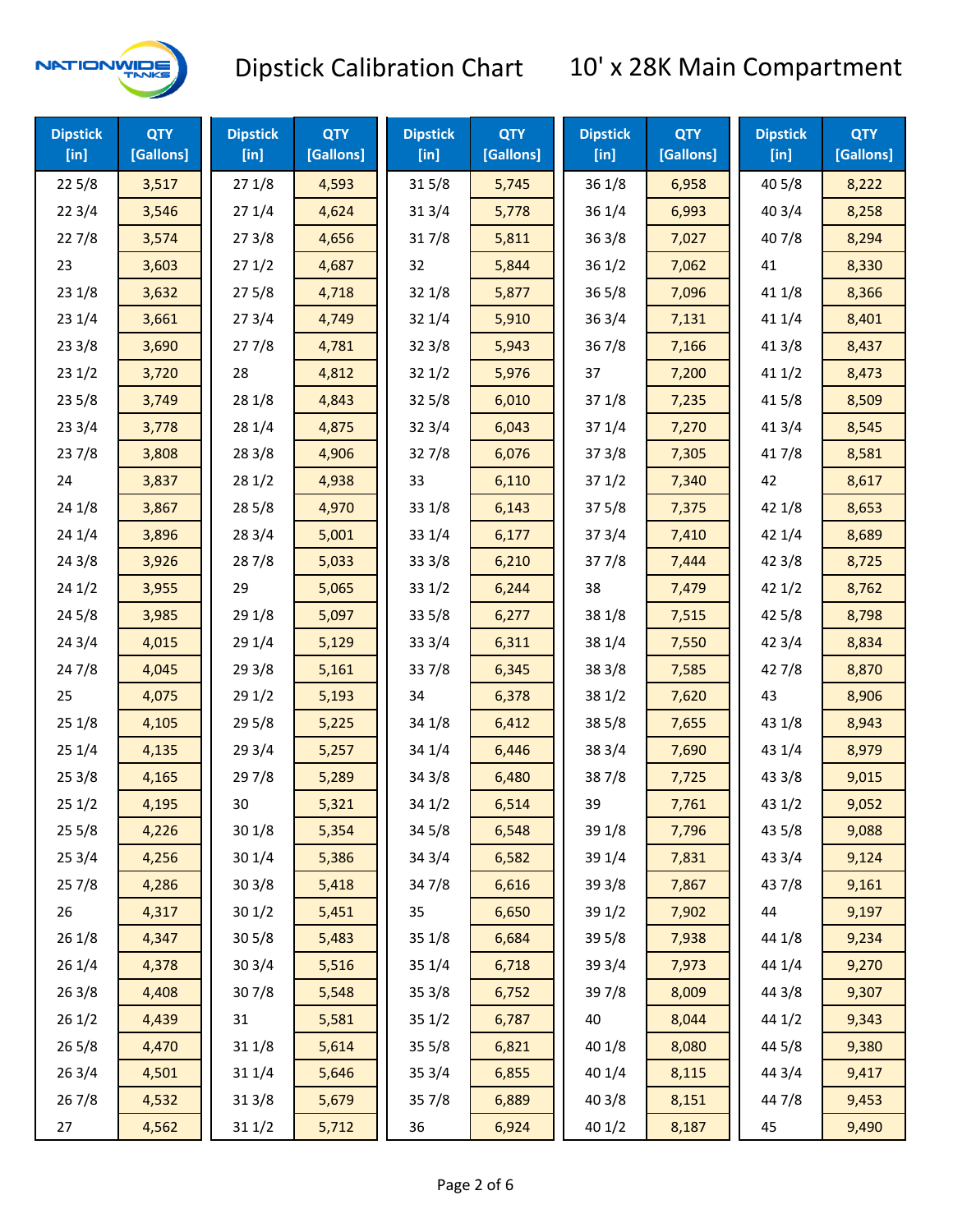

| <b>Dipstick</b><br>$\overline{[}$ in] | <b>QTY</b><br>[Gallons] | <b>Dipstick</b><br>[in] | <b>QTY</b><br>[Gallons] | <b>Dipstick</b><br>$\overline{[}$ in $\overline{]}$ | <b>QTY</b><br>[Gallons] | <b>Dipstick</b><br>$[$ in] | <b>QTY</b><br>[Gallons] | <b>Dipstick</b><br>[in] | <b>QTY</b><br>[Gallons] |
|---------------------------------------|-------------------------|-------------------------|-------------------------|-----------------------------------------------------|-------------------------|----------------------------|-------------------------|-------------------------|-------------------------|
| 45 1/8                                | 9,527                   | 49 5/8                  | 10,861                  | 54 1/8                                              | 12,217                  | 58 5/8                     | 13,584                  | 63 1/8                  | 14,954                  |
| 451/4                                 | 9,563                   | 49 3/4                  | 10,899                  | 54 1/4                                              | 12,255                  | 58 3/4                     | 13,622                  | 63 1/4                  | 14,992                  |
| 45 3/8                                | 9,600                   | 49 7/8                  | 10,936                  | 54 3/8                                              | 12,292                  | 587/8                      | 13,660                  | 63 3/8                  | 15,030                  |
| 451/2                                 | 9,637                   | 50                      | 10,974                  | 54 1/2                                              | 12,330                  | 59                         | 13,698                  | 63 1/2                  | 15,068                  |
| 45 5/8                                | 9,674                   | 501/8                   | 11,011                  | 54 5/8                                              | 12,368                  | 59 1/8                     | 13,736                  | 63 5/8                  | 15,106                  |
| 45 3/4                                | 9,710                   | 50 1/4                  | 11,048                  | 54 3/4                                              | 12,406                  | 59 1/4                     | 13,774                  | 63 3/4                  | 15,144                  |
| 45 7/8                                | 9,747                   | 503/8                   | 11,086                  | 54 7/8                                              | 12,444                  | 59 3/8                     | 13,812                  | 63 7/8                  | 15,182                  |
| 46                                    | 9,784                   | 501/2                   | 11,123                  | 55                                                  | 12,482                  | 59 1/2                     | 13,850                  | 64                      | 15,220                  |
| 46 1/8                                | 9,821                   | 505/8                   | 11,161                  | 55 1/8                                              | 12,520                  | 59 5/8                     | 13,888                  | 64 1/8                  | 15,258                  |
| 46 1/4                                | 9,858                   | 50 3/4                  | 11,198                  | 55 1/4                                              | 12,558                  | 59 3/4                     | 13,926                  | 64 1/4                  | 15,296                  |
| 46 3/8                                | 9,895                   | 507/8                   | 11,236                  | 55 3/8                                              | 12,596                  | 59 7/8                     | 13,964                  | 64 3/8                  | 15,334                  |
| 46 1/2                                | 9,932                   | 51                      | 11,274                  | 55 1/2                                              | 12,634                  | 60                         | 14,003                  | 64 1/2                  | 15,371                  |
| 46 5/8                                | 9,969                   | 51 1/8                  | 11,311                  | 555/8                                               | 12,672                  | 60 1/8                     | 14,041                  | 64 5/8                  | 15,409                  |
| 46 3/4                                | 10,006                  | 51 1/4                  | 11,349                  | 55 3/4                                              | 12,709                  | 60 1/4                     | 14,079                  | 64 3/4                  | 15,447                  |
| 46 7/8                                | 10,043                  | 513/8                   | 11,386                  | 55 7/8                                              | 12,747                  | 603/8                      | 14,117                  | 64 7/8                  | 15,485                  |
| 47                                    | 10,080                  | 511/2                   | 11,424                  | 56                                                  | 12,785                  | 601/2                      | 14,155                  | 65                      | 15,523                  |
| 47 1/8                                | 10,117                  | 515/8                   | 11,462                  | 56 1/8                                              | 12,823                  | 60 5/8                     | 14,193                  | 65 1/8                  | 15,561                  |
| 47 1/4                                | 10,154                  | 513/4                   | 11,499                  | 56 1/4                                              | 12,861                  | 60 3/4                     | 14,231                  | 65 1/4                  | 15,599                  |
| 47 3/8                                | 10,191                  | 517/8                   | 11,537                  | 563/8                                               | 12,899                  | 607/8                      | 14,269                  | 65 3/8                  | 15,637                  |
| 471/2                                 | 10,228                  | 52                      | 11,575                  | 56 1/2                                              | 12,937                  | 61                         | 14,307                  | 65 1/2                  | 15,675                  |
| 475/8                                 | 10,265                  | 52 1/8                  | 11,612                  | 56 5/8                                              | 12,975                  | 611/8                      | 14,345                  | 65 5/8                  | 15,713                  |
| 473/4                                 | 10,302                  | 52 1/4                  | 11,650                  | 56 3/4                                              | 13,013                  | 61 1/4                     | 14,383                  | 65 3/4                  | 15,751                  |
| 477/8                                 | 10,339                  | 523/8                   | 11,688                  | 567/8                                               | 13,051                  | 61 3/8                     | 14,421                  | 65 7/8                  | 15,788                  |
| 48                                    | 10,376                  | 521/2                   | 11,725                  | 57                                                  | 13,089                  | 611/2                      | 14,459                  | 66                      | 15,826                  |
| 48 1/8                                | 10,414                  | 525/8                   | 11,763                  | 57 1/8                                              | 13,127                  | 615/8                      | 14,497                  | 66 1/8                  | 15,864                  |
| 48 1/4                                | 10,451                  | 52 3/4                  | 11,801                  | 57 1/4                                              | 13,165                  | 613/4                      | 14,535                  | 66 1/4                  | 15,902                  |
| 48 3/8                                | 10,488                  | 527/8                   | 11,839                  | 57 3/8                                              | 13,203                  | 617/8                      | 14,573                  | 66 3/8                  | 15,940                  |
| 48 1/2                                | 10,525                  | 53                      | 11,876                  | 57 1/2                                              | 13,241                  | 62                         | 14,611                  | 66 1/2                  | 15,978                  |
| 48 5/8                                | 10,563                  | 53 1/8                  | 11,914                  | 57 5/8                                              | 13,279                  | 62 1/8                     | 14,650                  | 66 5/8                  | 16,015                  |
| 48 3/4                                | 10,600                  | 53 1/4                  | 11,952                  | 573/4                                               | 13,317                  | 62 1/4                     | 14,688                  | 66 3/4                  | 16,053                  |
| 487/8                                 | 10,637                  | 53 3/8                  | 11,990                  | 577/8                                               | 13,356                  | 62 3/8                     | 14,726                  | 667/8                   | 16,091                  |
| 49                                    | 10,674                  | 53 1/2                  | 12,027                  | 58                                                  | 13,394                  | 621/2                      | 14,764                  | 67                      | 16,129                  |
| 49 1/8                                | 10,712                  | 53 5/8                  | 12,065                  | 58 1/8                                              | 13,432                  | 62 5/8                     | 14,802                  | 671/8                   | 16,166                  |
| 49 1/4                                | 10,749                  | 53 3/4                  | 12,103                  | 58 1/4                                              | 13,470                  | 62 3/4                     | 14,840                  | 67 1/4                  | 16,204                  |
| 49 3/8                                | 10,786                  | 537/8                   | 12,141                  | 58 3/8                                              | 13,508                  | 627/8                      | 14,878                  | 673/8                   | 16,242                  |
| 49 1/2                                | 10,824                  | 54                      | 12,179                  | 58 1/2                                              | 13,546                  | 63                         | 14,916                  | 67 1/2                  | 16,280                  |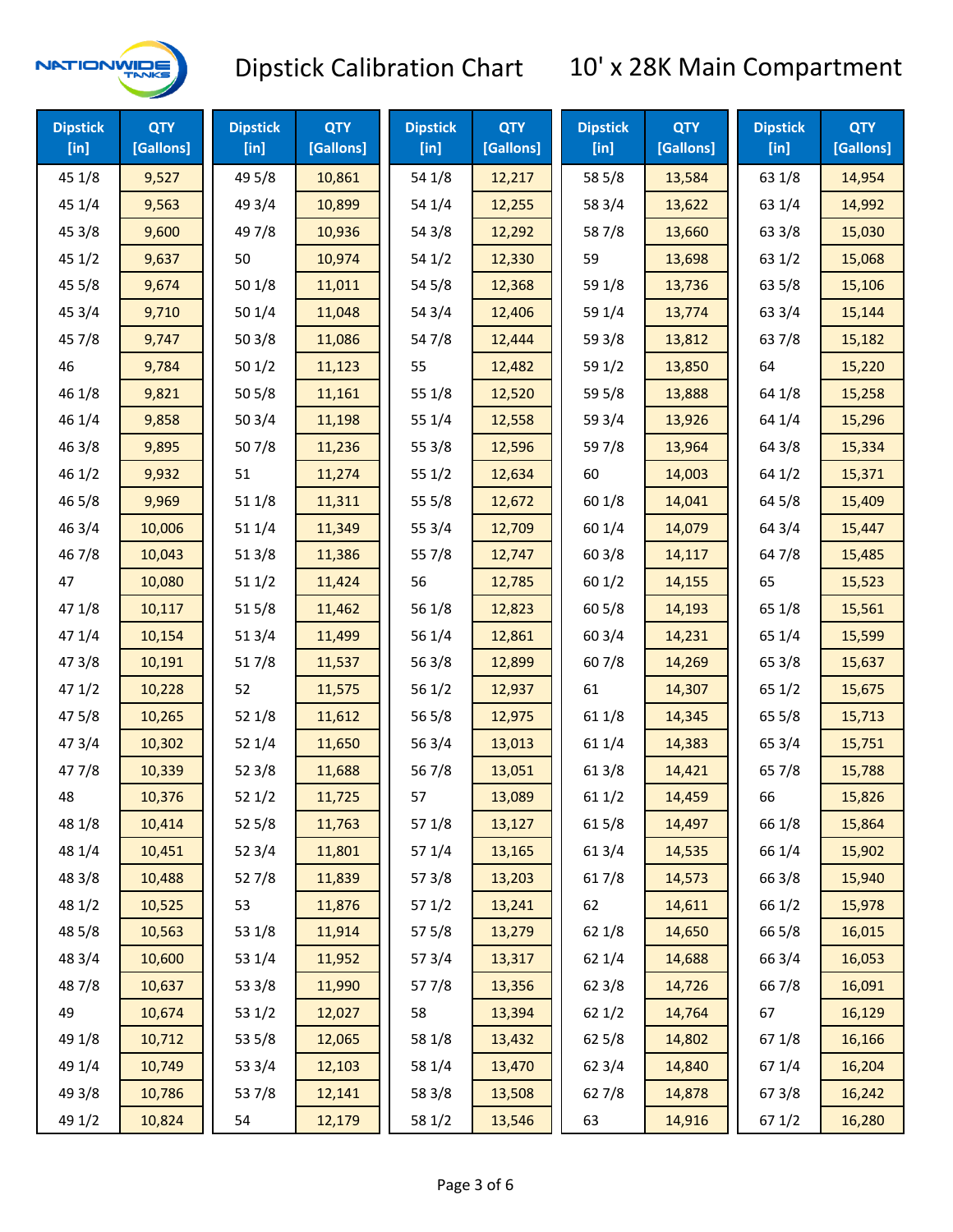

| <b>Dipstick</b><br>[in] | <b>QTY</b><br>[Gallons] | <b>Dipstick</b><br>$[$ in] | <b>QTY</b><br>[Gallons] | <b>Dipstick</b><br>$[$ in] | <b>QTY</b><br>[Gallons] | <b>Dipstick</b><br>$[$ in] | <b>QTY</b><br>[Gallons] | <b>Dipstick</b><br>$[$ in] | <b>QTY</b><br>[Gallons] |
|-------------------------|-------------------------|----------------------------|-------------------------|----------------------------|-------------------------|----------------------------|-------------------------|----------------------------|-------------------------|
| 67 5/8                  | 16,317                  | 72 1/8                     | 17,666                  | 765/8                      | 18,990                  | 81 1/8                     | 20,280                  | 85 5/8                     | 21,525                  |
| 673/4                   | 16,355                  | 72 1/4                     | 17,703                  | 763/4                      | 19,026                  | 81 1/4                     | 20,315                  | 85 3/4                     | 21,559                  |
| 677/8                   | 16,393                  | 72 3/8                     | 17,740                  | 767/8                      | 19,062                  | 81 3/8                     | 20,350                  | 857/8                      | 21,593                  |
| 68                      | 16,430                  | 721/2                      | 17,777                  | 77                         | 19,099                  | 81 1/2                     | 20,385                  | 86                         | 21,627                  |
| 68 1/8                  | 16,468                  | 725/8                      | 17,814                  | 77 1/8                     | 19,135                  | 815/8                      | 20,420                  | 86 1/8                     | 21,660                  |
| 68 1/4                  | 16,506                  | 72 3/4                     | 17,851                  | 77 1/4                     | 19,171                  | 813/4                      | 20,455                  | 86 1/4                     | 21,694                  |
| 68 3/8                  | 16,543                  | 727/8                      | 17,888                  | 77 3/8                     | 19,207                  | 817/8                      | 20,491                  | 86 3/8                     | 21,728                  |
| 68 1/2                  | 16,581                  | 73                         | 17,925                  | 771/2                      | 19,244                  | 82                         | 20,526                  | 86 1/2                     | 21,761                  |
| 68 5/8                  | 16,619                  | 73 1/8                     | 17,962                  | 775/8                      | 19,280                  | 82 1/8                     | 20,561                  | 86 5/8                     | 21,795                  |
| 68 3/4                  | 16,656                  | 73 1/4                     | 17,999                  | 773/4                      | 19,316                  | 82 1/4                     | 20,596                  | 86 3/4                     | 21,829                  |
| 687/8                   | 16,694                  | 73 3/8                     | 18,036                  | 777/8                      | 19,352                  | 82 3/8                     | 20,630                  | 867/8                      | 21,862                  |
| 69                      | 16,731                  | 73 1/2                     | 18,073                  | 78                         | 19,388                  | 82 1/2                     | 20,665                  | 87                         | 21,895                  |
| 69 1/8                  | 16,769                  | 73 5/8                     | 18,110                  | 78 1/8                     | 19,424                  | 82 5/8                     | 20,700                  | 871/8                      | 21,929                  |
| 69 1/4                  | 16,807                  | 73 3/4                     | 18,147                  | 78 1/4                     | 19,460                  | 82 3/4                     | 20,735                  | 871/4                      | 21,962                  |
| 69 3/8                  | 16,844                  | 737/8                      | 18,184                  | 78 3/8                     | 19,496                  | 827/8                      | 20,770                  | 873/8                      | 21,995                  |
| 69 1/2                  | 16,882                  | 74                         | 18,221                  | 78 1/2                     | 19,532                  | 83                         | 20,805                  | 871/2                      | 22,029                  |
| 69 5/8                  | 16,919                  | 74 1/8                     | 18,258                  | 78 5/8                     | 19,568                  | 83 1/8                     | 20,839                  | 87 5/8                     | 22,062                  |
| 69 3/4                  | 16,957                  | 74 1/4                     | 18,295                  | 78 3/4                     | 19,604                  | 83 1/4                     | 20,874                  | 87 3/4                     | 22,095                  |
| 697/8                   | 16,994                  | 74 3/8                     | 18,331                  | 787/8                      | 19,640                  | 83 3/8                     | 20,909                  | 877/8                      | 22,128                  |
| 70                      | 17,032                  | 74 1/2                     | 18,368                  | 79                         | 19,675                  | 83 1/2                     | 20,943                  | 88                         | 22,161                  |
| 70 1/8                  | 17,069                  | 74 5/8                     | 18,405                  | 79 1/8                     | 19,711                  | 83 5/8                     | 20,978                  | 88 1/8                     | 22,194                  |
| 70 1/4                  | 17,106                  | 74 3/4                     | 18,442                  | 79 1/4                     | 19,747                  | 83 3/4                     | 21,012                  | 88 1/4                     | 22,227                  |
| 70 3/8                  | 17,144                  | 747/8                      | 18,478                  | 79 3/8                     | 19,783                  | 837/8                      | 21,047                  | 88 3/8                     | 22,260                  |
| 70 1/2                  | 17,181                  | 75                         | 18,515                  | 79 1/2                     | 19,818                  | 84                         | 21,081                  | 88 1/2                     | 22,293                  |
| 70 5/8                  | 17,219                  | 75 1/8                     | 18,552                  | 79 5/8                     | 19,854                  | 84 1/8                     | 21,116                  | 88 5/8                     | 22,326                  |
| 70 3/4                  | 17,256                  | 75 1/4                     | 18,588                  | 79 3/4                     | 19,890                  | 84 1/4                     | 21,150                  | 88 3/4                     | 22,359                  |
| 70 7/8                  | 17,293                  | 75 3/8                     | 18,625                  | 79 7/8                     | 19,925                  | 84 3/8                     | 21,184                  | 887/8                      | 22,391                  |
| 71                      | 17,331                  | 75 1/2                     | 18,662                  | 80                         | 19,961                  | 84 1/2                     | 21,219                  | 89                         | 22,424                  |
| 71 1/8                  | 17,368                  | 75 5/8                     | 18,698                  | 80 1/8                     | 19,996                  | 84 5/8                     | 21,253                  | 89 1/8                     | 22,457                  |
| 71 1/4                  | 17,405                  | 75 3/4                     | 18,735                  | 80 1/4                     | 20,032                  | 84 3/4                     | 21,287                  | 89 1/4                     | 22,489                  |
| 713/8                   | 17,443                  | 75 7/8                     | 18,771                  | 80 3/8                     | 20,067                  | 84 7/8                     | 21,321                  | 89 3/8                     | 22,522                  |
| 71 1/2                  | 17,480                  | 76                         | 18,808                  | 80 1/2                     | 20,103                  | 85                         | 21,355                  | 89 1/2                     | 22,554                  |
| 715/8                   | 17,517                  | 76 1/8                     | 18,844                  | 80 5/8                     | 20,138                  | 85 1/8                     | 21,389                  | 89 5/8                     | 22,587                  |
| 713/4                   | 17,554                  | 76 1/4                     | 18,881                  | 80 3/4                     | 20,174                  | 85 1/4                     | 21,423                  | 89 3/4                     | 22,619                  |
| 717/8                   | 17,591                  | 763/8                      | 18,917                  | 807/8                      | 20,209                  | 85 3/8                     | 21,457                  | 897/8                      | 22,651                  |
| 72                      | 17,629                  | 76 1/2                     | 18,953                  | 81                         | 20,244                  | 85 1/2                     | 21,491                  | 90                         | 22,684                  |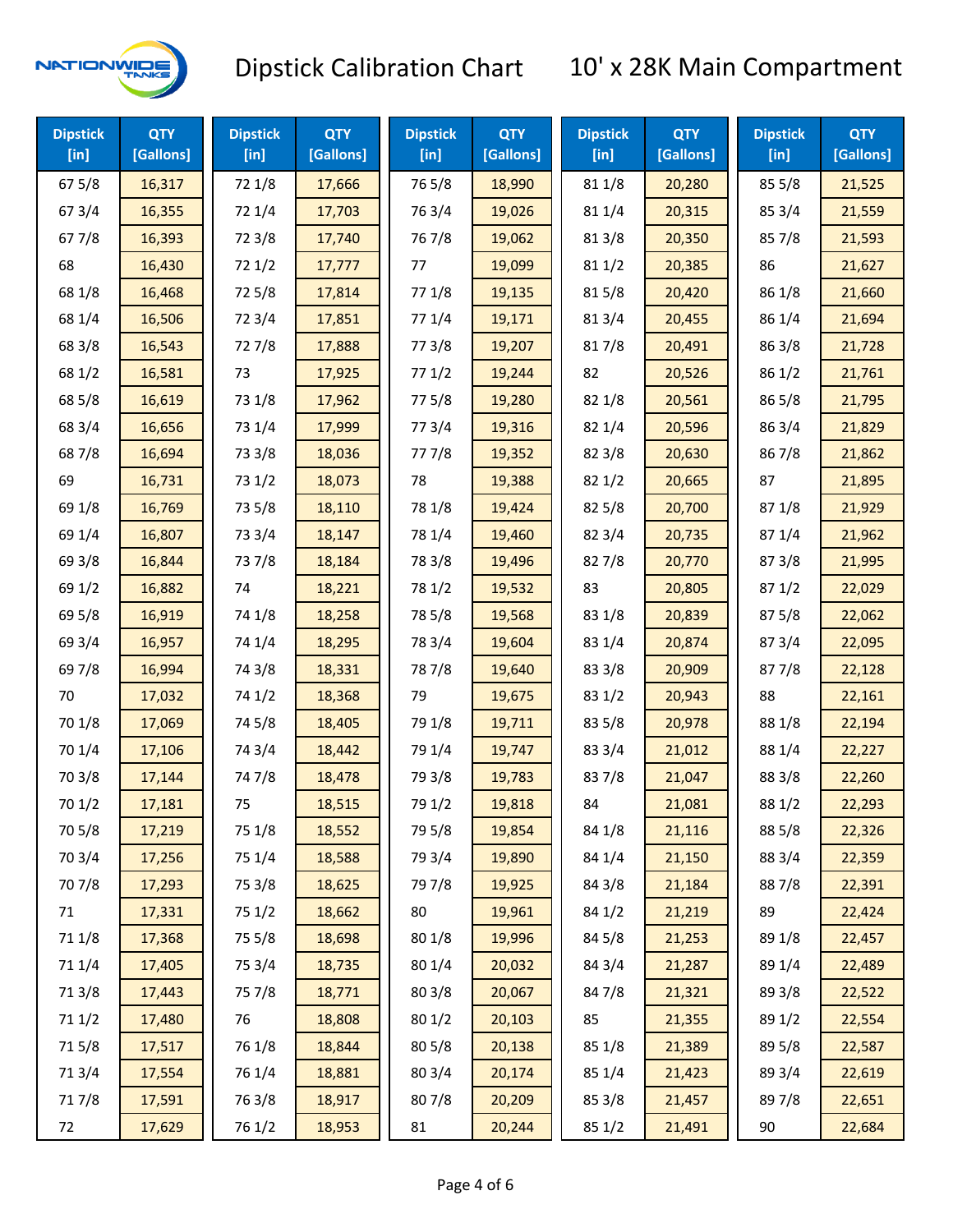

| <b>Dipstick</b><br>$[$ in] | <b>QTY</b><br>[Gallons] | <b>Dipstick</b><br>$[$ in] | <b>QTY</b><br>[Gallons] | <b>Dipstick</b><br>$[$ in] | <b>QTY</b><br>[Gallons] | <b>Dipstick</b><br>$[$ in] | <b>QTY</b><br>[Gallons] | <b>Dipstick</b><br>[in] | <b>QTY</b><br>[Gallons] |
|----------------------------|-------------------------|----------------------------|-------------------------|----------------------------|-------------------------|----------------------------|-------------------------|-------------------------|-------------------------|
| 90 1/8                     | 22,716                  | 94 5/8                     | 23,840                  | 99 1/8                     | 24,884                  | 103 5/8                    | 25,831                  | 108 1/8                 | 26,663                  |
| 90 1/4                     | 22,748                  | 94 3/4                     | 23,870                  | 99 1/4                     | 24,911                  | 103 3/4                    | 25,856                  | 108 1/4                 | 26,684                  |
| 903/8                      | 22,780                  | 947/8                      | 23,900                  | 99 3/8                     | 24,939                  | 103 7/8                    | 25,881                  | 108 3/8                 | 26,705                  |
| 90 1/2                     | 22,812                  | 95                         | 23,930                  | 99 1/2                     | 24,967                  | 104                        | 25,905                  | 108 1/2                 | 26,726                  |
| 90 5/8                     | 22,844                  | 95 1/8                     | 23,960                  | 99 5/8                     | 24,994                  | 104 1/8                    | 25,930                  | 108 5/8                 | 26,747                  |
| 90 3/4                     | 22,876                  | 95 1/4                     | 23,990                  | 99 3/4                     | 25,021                  | 104 1/4                    | 25,954                  | 108 3/4                 | 26,768                  |
| 907/8                      | 22,908                  | 95 3/8                     | 24,020                  | 997/8                      | 25,049                  | 104 3/8                    | 25,979                  | 108 7/8                 | 26,789                  |
| 91                         | 22,940                  | 95 1/2                     | 24,050                  | 100                        | 25,076                  | 1041/2                     | 26,003                  | 109                     | 26,809                  |
| 91 1/8                     | 22,972                  | 95 5/8                     | 24,079                  | 100 1/8                    | 25,103                  | 104 5/8                    | 26,027                  | 109 1/8                 | 26,830                  |
| 91 1/4                     | 23,004                  | 95 3/4                     | 24,109                  | 100 1/4                    | 25,130                  | 104 3/4                    | 26,051                  | 109 1/4                 | 26,850                  |
| 913/8                      | 23,035                  | 95 7/8                     | 24,139                  | 100 3/8                    | 25,157                  | 104 7/8                    | 26,075                  | 109 3/8                 | 26,870                  |
| 91 1/2                     | 23,067                  | 96                         | 24,168                  | 1001/2                     | 25,184                  | 105                        | 26,099                  | 109 1/2                 | 26,890                  |
| 915/8                      | 23,099                  | 96 1/8                     | 24,198                  | 100 5/8                    | 25,211                  | 105 1/8                    | 26,123                  | 109 5/8                 | 26,910                  |
| 913/4                      | 23,130                  | 96 1/4                     | 24,227                  | 100 3/4                    | 25,238                  | 105 1/4                    | 26,146                  | 109 3/4                 | 26,930                  |
| 917/8                      | 23,162                  | 96 3/8                     | 24,256                  | 100 7/8                    | 25,265                  | 105 3/8                    | 26,170                  | 109 7/8                 | 26,950                  |
| 92                         | 23,193                  | 96 1/2                     | 24,285                  | 101                        | 25,291                  | 105 1/2                    | 26,193                  | 110                     | 26,969                  |
| 92 1/8                     | 23,225                  | 96 5/8                     | 24,315                  | 101 1/8                    | 25,318                  | 105 5/8                    | 26,217                  | 110 1/8                 | 26,989                  |
| 92 1/4                     | 23,256                  | 963/4                      | 24,344                  | 101 1/4                    | 25,344                  | 105 3/4                    | 26,240                  | 110 1/4                 | 27,008                  |
| 92 3/8                     | 23,287                  | 967/8                      | 24,373                  | 101 3/8                    | 25,371                  | 105 7/8                    | 26,263                  | 110 3/8                 | 27,027                  |
| 921/2                      | 23,318                  | 97                         | 24,402                  | 1011/2                     | 25,397                  | 106                        | 26,286                  | 110 1/2                 | 27,046                  |
| 925/8                      | 23,349                  | 97 1/8                     | 24,431                  | 101 5/8                    | 25,423                  | 106 1/8                    | 26,309                  | 110 5/8                 | 27,065                  |
| 92 3/4                     | 23,381                  | 97 1/4                     | 24,460                  | 101 3/4                    | 25,449                  | 106 1/4                    | 26,332                  | 110 3/4                 | 27,084                  |
| 927/8                      | 23,412                  | 97 3/8                     | 24,488                  | 101 7/8                    | 25,475                  | 106 3/8                    | 26,355                  | 110 7/8                 | 27,103                  |
| 93                         | 23,443                  | 971/2                      | 24,517                  | 102                        | 25,501                  | 106 1/2                    | 26,378                  | 111                     | 27,121                  |
| 93 1/8                     | 23,474                  | 97 5/8                     | 24,546                  | 102 1/8                    | 25,527                  | 106 5/8                    | 26,400                  | 111 1/8                 | 27,140                  |
| 93 1/4                     | 23,504                  | 973/4                      | 24,574                  | 102 1/4                    | 25,553                  | 106 3/4                    | 26,423                  | 111 1/4                 | 27,158                  |
| 93 3/8                     | 23,535                  | 977/8                      | 24,603                  | 102 3/8                    | 25,579                  | 106 7/8                    | 26,445                  | 111 3/8                 | 27,176                  |
| 93 1/2                     | 23,566                  | 98                         | 24,631                  | 1021/2                     | 25,604                  | 107                        | 26,467                  | 1111/2                  | 27,195                  |
| 93 5/8                     | 23,597                  | 98 1/8                     | 24,659                  | 102 5/8                    | 25,630                  | 107 1/8                    | 26,490                  | 1115/8                  | 27,213                  |
| 93 3/4                     | 23,627                  | 98 1/4                     | 24,688                  | 102 3/4                    | 25,655                  | 107 1/4                    | 26,512                  | 111 3/4                 | 27,230                  |
| 937/8                      | 23,658                  | 98 3/8                     | 24,716                  | 102 7/8                    | 25,681                  | 1073/8                     | 26,534                  | 111 7/8                 | 27,248                  |
| 94                         | 23,688                  | 98 1/2                     | 24,744                  | 103                        | 25,706                  | 1071/2                     | 26,555                  | 112                     | 27,266                  |
| 94 1/8                     | 23,719                  | 98 5/8                     | 24,772                  | 103 1/8                    | 25,731                  | 1075/8                     | 26,577                  | 112 1/8                 | 27,283                  |
| 94 1/4                     | 23,749                  | 98 3/4                     | 24,800                  | 103 1/4                    | 25,757                  | 107 3/4                    | 26,599                  | 112 1/4                 | 27,300                  |
| 94 3/8                     | 23,779                  | 987/8                      | 24,828                  | 103 3/8                    | 25,782                  | 1077/8                     | 26,620                  | 112 3/8                 | 27,317                  |
| 94 1/2                     | 23,810                  | 99                         | 24,856                  | 103 1/2                    | 25,807                  | 108                        | 26,642                  | 112 1/2                 | 27,334                  |